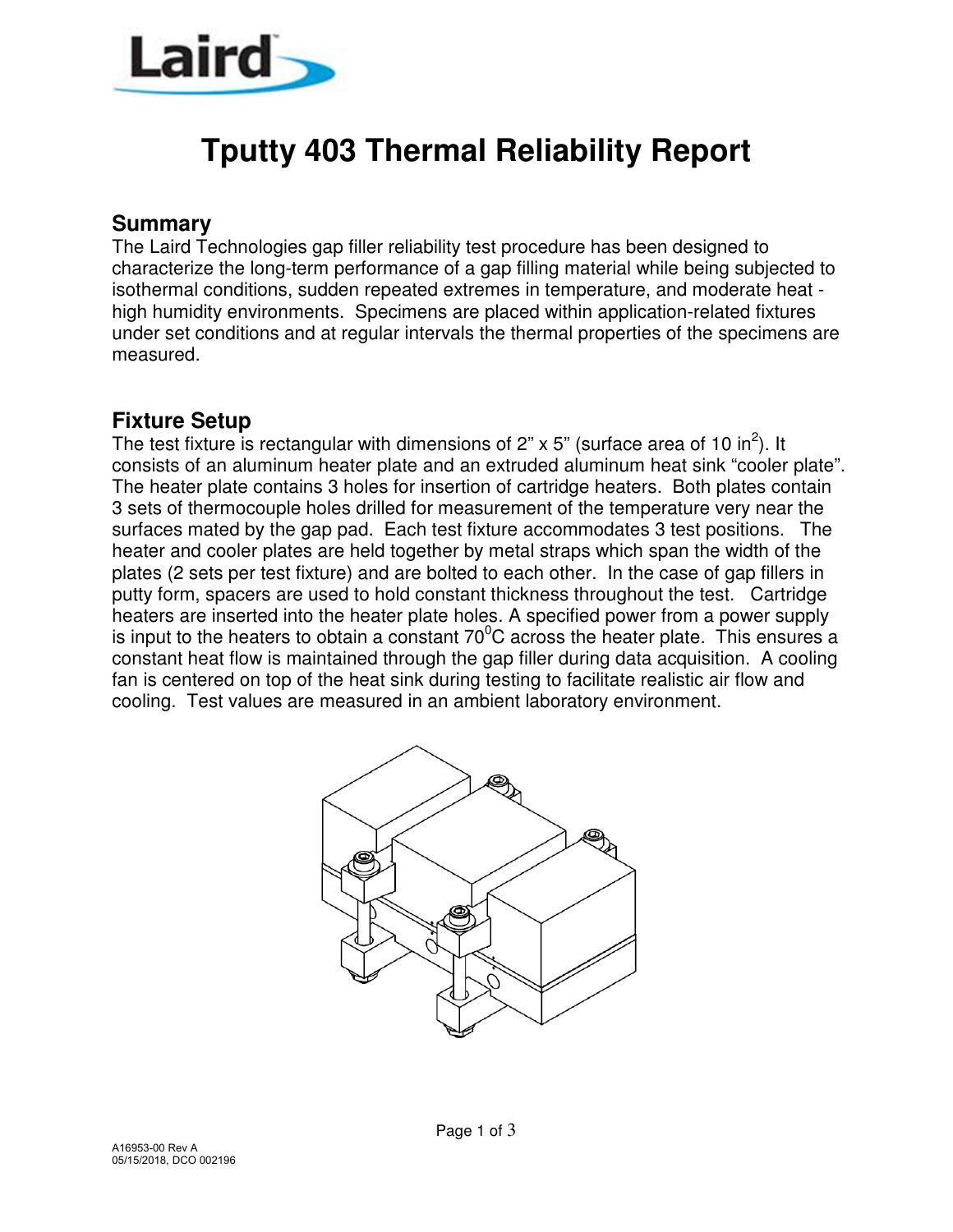

## **Theory**

Temperature difference between the surfaces of the heater and cooler plates are monitored throughout the test. Thermal resistance  $(R<sub>th</sub>)$  is the temperature difference ( $ΔT$ ) between two surfaces for a given heat flow ( $ΔP$ ). That is: R<sub>th</sub> =  $ΔT / ΔP$ . In this procedure, heat flow is controlled and constant, therefore,  $R_{th} \alpha \Delta T$ . This relationship indicates that a constant value of  $\Delta T$  throughout the test program requires  $R_{th}$  to also remain constant, indicating a highly reliable system and thus, a gap filler which is not influenced by the test conditions.

# **Types of Reliability Testing**

#### **Thermal Shock**

In thermal shock aging, test fixtures containing the specimens were transitioned between two chambers with temperatures set at -40 °C and 125 °C. The holding time in each chamber was 30min and the transition time between the two chambers was typically less than 20 seconds.

#### **Isothermal Bake**

In isothermal aging, fixtures were maintained at 150 $\mathrm{^{\circ}C}$ .

#### **HAST**

In HAST aging, fixtures were maintained in conditions of moderate temperature (85 $^0C$ ) and high humidity (85%).

### **Results**

The thickness of Tputty 403 tested in all conditions was 45mil. Two fixtures were used for each aging condition. There were three test positions for each fixture. The data reported is the average of six results for the two fixtures.

The change in temperature (∆T) versus time or number of cycles tested is reported as below.